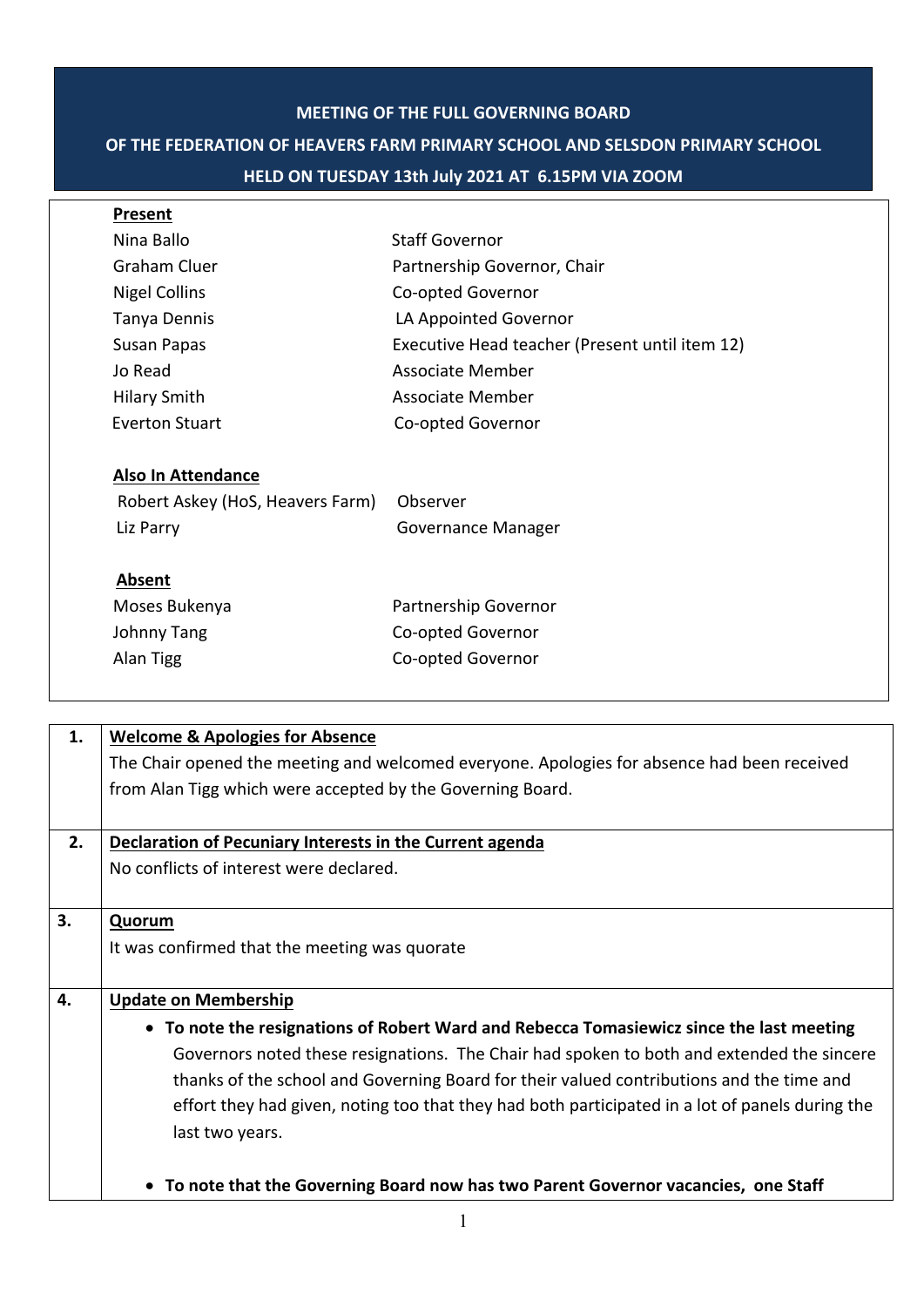|    | Governor vacancy and two Co-opted Governor vacancies, and a further Staff/Co-opted                                   |  |
|----|----------------------------------------------------------------------------------------------------------------------|--|
|    | <b>Governor vacancy pending</b>                                                                                      |  |
|    |                                                                                                                      |  |
|    | • Governor Recruitment plans and timescales                                                                          |  |
|    | It was agreed that elections for Parent Governor vacancies and Staff Governor vacancies                              |  |
|    | would be set in motion from the start of next term, with a closing date for applications by                          |  |
|    | 14th September if possible (the date of the first GB meeting of the new academic year).                              |  |
|    |                                                                                                                      |  |
|    | Efforts to recruit to the two Co-opted Governor vacancies will also be put in motion as soon                         |  |
|    | as possible.                                                                                                         |  |
|    | <b>ACTION: Chair and Governance Manager to liaise on taking this forward</b>                                         |  |
|    | • Skill requirements                                                                                                 |  |
|    | The key requirements were candidates who could offer the time, enthusiasm and                                        |  |
|    | commitment to being a governor for the Federation.                                                                   |  |
|    |                                                                                                                      |  |
| 5. | Minutes of the Previous meeting held on 16th March 2021 and 29th April 2021 (budget setting                          |  |
|    | meeting): Checking of accuracy and signing by the Chair                                                              |  |
|    | The minutes of the last two meetings were agreed as true and accurate accounts of proceedings.                       |  |
|    | It was agreed that the Chair will sign copies for the school files as soon as possible.                              |  |
|    |                                                                                                                      |  |
| 6. | Matters arising from the previous meeting not included on the current agenda                                         |  |
|    | $\triangleright$ <b>Equality and Racism</b> The EHT confirmed that there had been no similar instances following the |  |
|    | concerns she had reported at the meeting of 16th March about a teacher who had spoken                                |  |
|    | about experiencing unacceptable behaviour towards her from a small group of parents.                                 |  |
|    | Equalities and racism awareness remained a key focus at all times.                                                   |  |
|    | Films of both schools: A short film about both schools had been made and had been posted on                          |  |
|    | the respective websites.                                                                                             |  |
|    |                                                                                                                      |  |
|    | <b>Financial Skills Audit:</b> Johnny had completed the audit and provided an analysis as reported at<br>➤           |  |
|    | the most recent meeting of the Resources Committee. The results indicated that the                                   |  |
|    | Governing Board had a competent spread of financial skills at the present time.                                      |  |
|    | Working Party re Staff Wellbeing: Rebecca had been chairing this group and had now left.                             |  |
|    | The Chair said that he was keen to ensure that the work continued. It was agreed that Tanya                          |  |
|    | and Nigel will work together and with the SLT at the beginning of next term to take forward                          |  |
|    | discussions, noting that by then results of the staff exit surveys this year will also be available.                 |  |
|    | Finance Monthly updates - discussion between Susan and Johnny: It was noted that there had<br>➤                      |  |
|    | not been a recent discussion. It was agreed that it would be very helpful if a regular meeting                       |  |
|    | could be arranged.                                                                                                   |  |
|    |                                                                                                                      |  |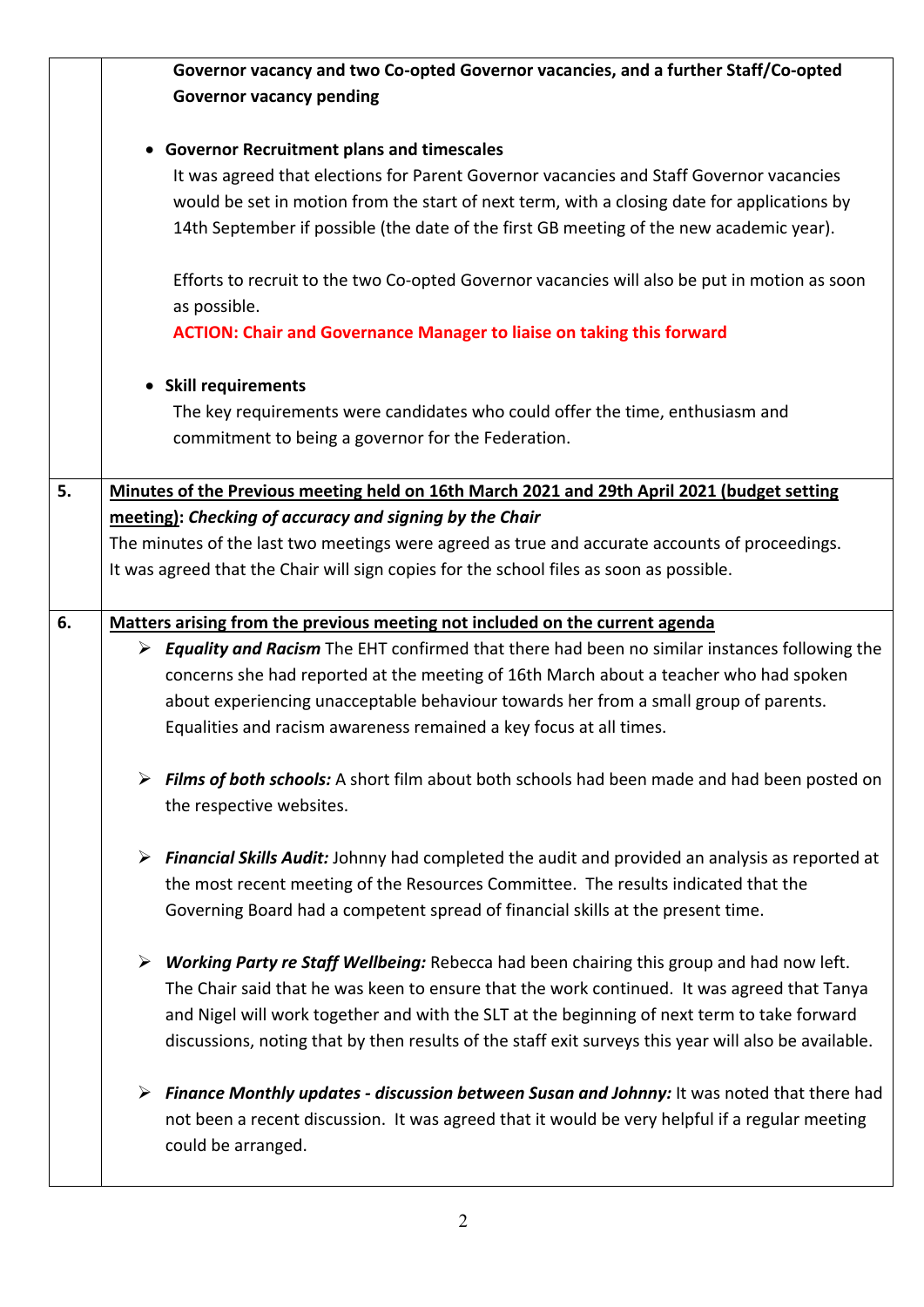| Update on how the summer term in both schools has been going in the context of the pandemic            |
|--------------------------------------------------------------------------------------------------------|
| <b>Current Covid issues:</b>                                                                           |
| Governors had been in receipt of regular updates throughout the term about the rise of Covid cases at  |
| Selsdon. To date there had been no reported positive cases at Heavers Farm this term.                  |
| At Selsdon there had been 27 cases since 6th June. 12 out of 19 classes had been forced to close at    |
| least once, with one having to close for a second time.                                                |
| There was currently a member of staff in hospital.                                                     |
| Susan explained that she had today had a further call from the Covid Response Unit to talk through     |
| the current position and to provide advice on next steps.                                              |
| The strong advice received was that the school should continue to be meticulous about preserving the   |
| bubble structure and all the Covid risk management strategies which are in place. This unfortunately   |
| meant that it was necessary to cancel the end of Year 6 party at Selsdon because of the risk of Covid  |
| spread.                                                                                                |
| Q: Would it be possible to hold the party outside?                                                     |
| A: The advice of the Covid Response Unit is that even outside a party for the children presents risk   |
| because of the mixing of bubbles.                                                                      |
| Q: What kind of end of year arrangements will be in place for the children instead?                    |
| A: The school/teachers are working to ensure that each class has a very enjoyable and meaniful class   |
| celebration.                                                                                           |
| During discussion governors agreed that it was very important not to put families and staff under any  |
| more risk. So near the end of term it would be particularly unfortunate if a whole class had to be     |
| directed to self isolate again, with the potential impact on families and staff and holiday            |
| arrangements.                                                                                          |
| The Governing Board noted that in this instance the two schools could not operate in the same way,     |
| due to the specific circumstances of Covid risk.                                                       |
| The Governing Board formally ratified the decision to cancel the end of term Year 6 party at Selsdon   |
| in line with the advice and direction of the Covid Response Unit.                                      |
| <b>Year 6 School Journey</b>                                                                           |
| Susan explained that this year there had been no school trips, apart from the Year 6 school journey.   |
| The school took the decision to go ahead with the residential school journey in the interests of the   |
| children and because staff were keen and willing to give this opportunity to children after the very   |
| difficult year.                                                                                        |
| Overall the journey had been very successful, and children had had a very good time, with a real sense |
| of some normality provided for them. The trip was however particularly challenging for staff, as a     |
| member of staff tested positive and her daughter was on the trip so particular arrangements had to     |
| be made. It had also been important throughout the trip to maintain bubble separation, and there       |
| had been some behaviour issues with a small minority of children.                                      |
| Governors extended their sincere thanks and appreciation to all staff who had been involved            |
| commenting that they had been incredibly kind in the current circumstances to give up their time and   |
| support the children on this trip for a valuable life experience. The Federation had been exceptional  |
| 3                                                                                                      |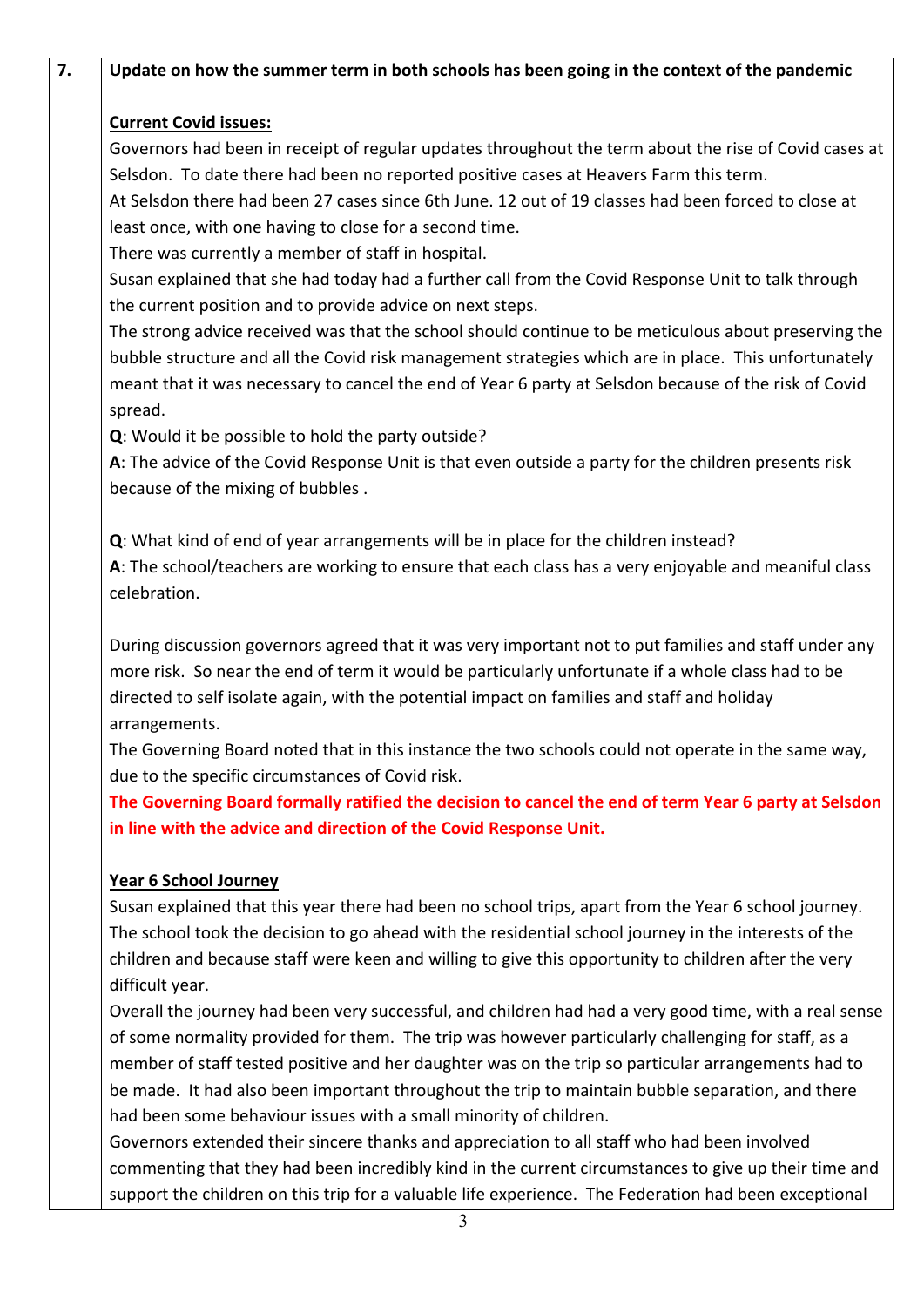in going ahead with the trip; many schools in Croydon had cancelled Year 6 residential trip arrangements this year.

Susan explained that staff were exhausted after the very difficult and stressful year. They had also had to deal with a lot of fall out among the schools' communities, noting that there had been a lot of anger arising, sometimes directed at the school staff.

Governors acknowledged this recognising that the way the staff had responded and kept the schools going in such stressful circumstances had been magnificent. Governors extended their sincere thanks.

#### **8. Committee Items:**

#### **8.1 Quality of Education Committee: Held on 18th May 2021: Matters Arising:**

• **Changes to EYFS Assessment from September 2021: How will this work in practice?** In addition to the information recorded in the minutes of the Committee meeting, Susan explained that there will be some content changes to the EYFS curriculum. A key requirement however will be the statutory requirement to undertake baseline assessments as soon as the children start in Reception. The progress of children will then be measured from this point. It will be important to undertake assessments at the earliest possible stage after children have started school to get a true and accurate reflection of their starting point, bearing in mind that children generally learn and develop very quickly once they start school.

Kits have arrived and training for undertaking the baseline assessments is being arranged. **ACTION: Update to be reported at the next meeting of the Quality of Education Committee.**

• **Changes from NQT to Early Years Career Teachers: What are the implications for the Federation and which training provider will be used.**

As recorded in the minutes of the Committee meeting, the change from NQT to ECT represents a move from one induction year to two years of induction, meaning that qualifying teachers have a longer time to receive support and training, with the national aim of securing and retaining high quality teachers.

At the Federation teachers are already offered a whole day a week for PPA and this will continue for ECTs.

Q: What is the entitlement for ECTs?

A: 20% of contact time, but we offer more than 20%

The Federation had also made the decision to sign up with the Harris federation as the training provider

• **Update from Hilary on discussion with Marlon re LAC children at Selsdon.**

Hilary had arranged to have a discussion with Marlon before the end of term and would report back on the outcome in due course.

# • **Reports from SENCOs**

Reports from the SENCOs had been prepared but not circulated in advance of the current meeting.

It was agreed that there will be an agenda item to reflect on the reports at the first meeting of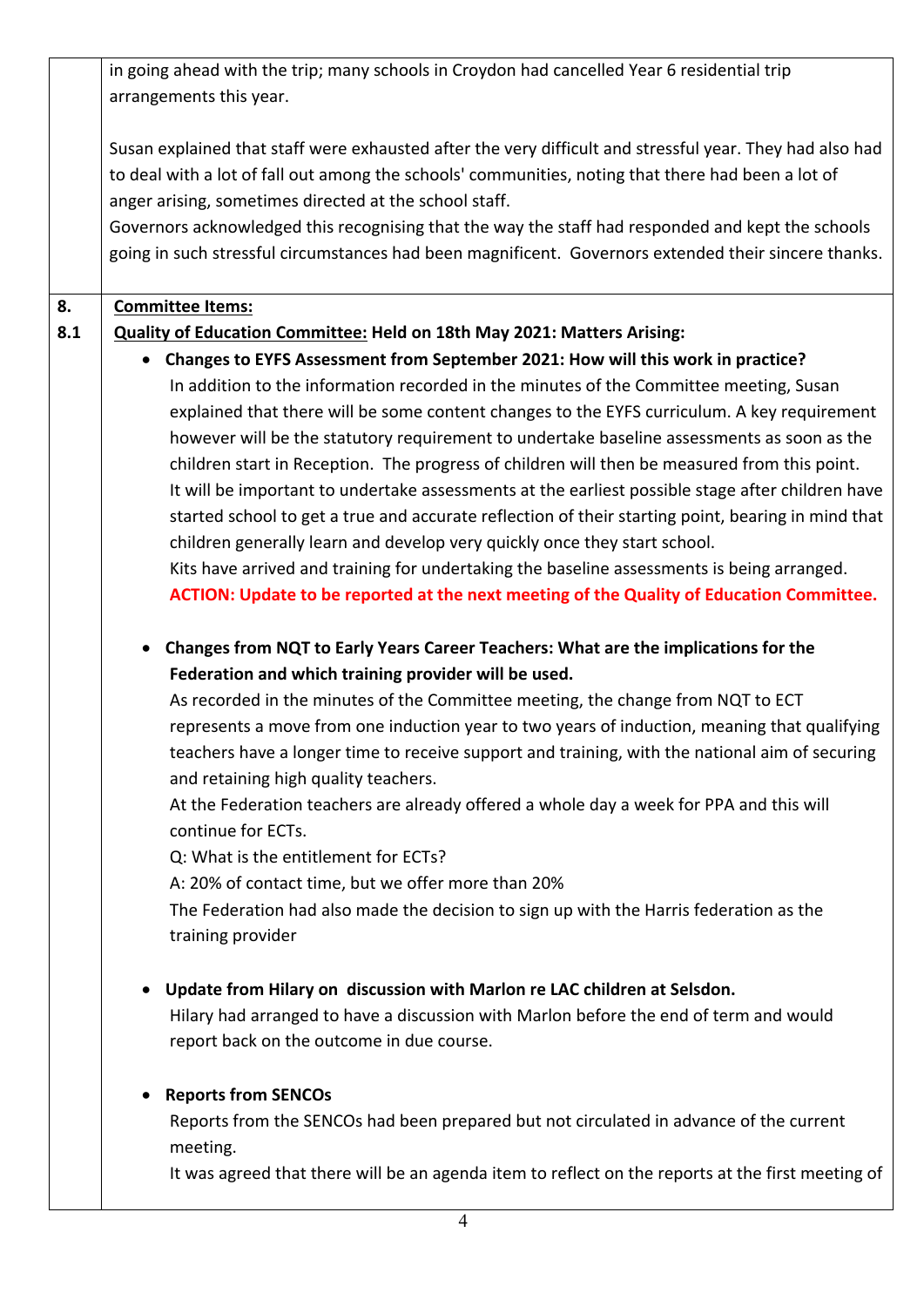the Governing Board in September.

# **ACTION: Follow up on Reports from SENCOs to be an agenda item at the next meeting**.

# • **Update on end of year assessments of children's progress and achievement**

The Headteacher's Report included summer term data following the collation of data across the two schools. As anticipated there were significant inconsistencies. Some of these related to loss in learning and highlighted gaps, due to the effects of lockdown, bubble closures etc, and some related to inconsistencies in teachers' assessment. Susan explained that there will be further training and oversight next year to support teachers with the criteria for grading, and in developing a consistent approach with assessment . It was also apparent that Writing will require a particular focus, which is a common picture in many schools following the lockdowns.

### **...........................................................................................................................................**

# **Resources Committee: Meeting held on 22nd June 2021** Matters arising:

• *Premises***:** Governors to receive quotations for ratification for essential works at Selsdon

# **(1) Gates and perimeter works**

**8.2**

Susan reported that these planned works could not go ahead because the costs were too great and the budget could not sustain them. Efforts to improve access control into the main door and the existing gates are being explored.

Q: Are you concerned about security of the site?

A: The actions we are taking mean that it will be secure and the best solution at the present time in the current financial situation.

Q: Would it be worth approaching Croydon for help paying for new gates etc? A: No, this is not something which the LA would deem a priority.

# **(2) repair of the upstairs hall**

For the time being the school will not re-decorate the hall, and will not purchase blinds, but over the summer the floor will be sanded down so that it can be used as a PE space.

# **(3) kitchen ventilation**

Scott Greenbrook is in negotiation with Croydon about costs and payment for the ventilation work.

**ACTION: Update on Selsdon premises issues to be reported at the next Resources Committee meeting.**

**Update on repairs/negotiations with Croydon and Wilmot Dixon to relay the surface of the trim trail next to the MUGA.**

Susan reported that this work is taking place over the summer. The Federation is still in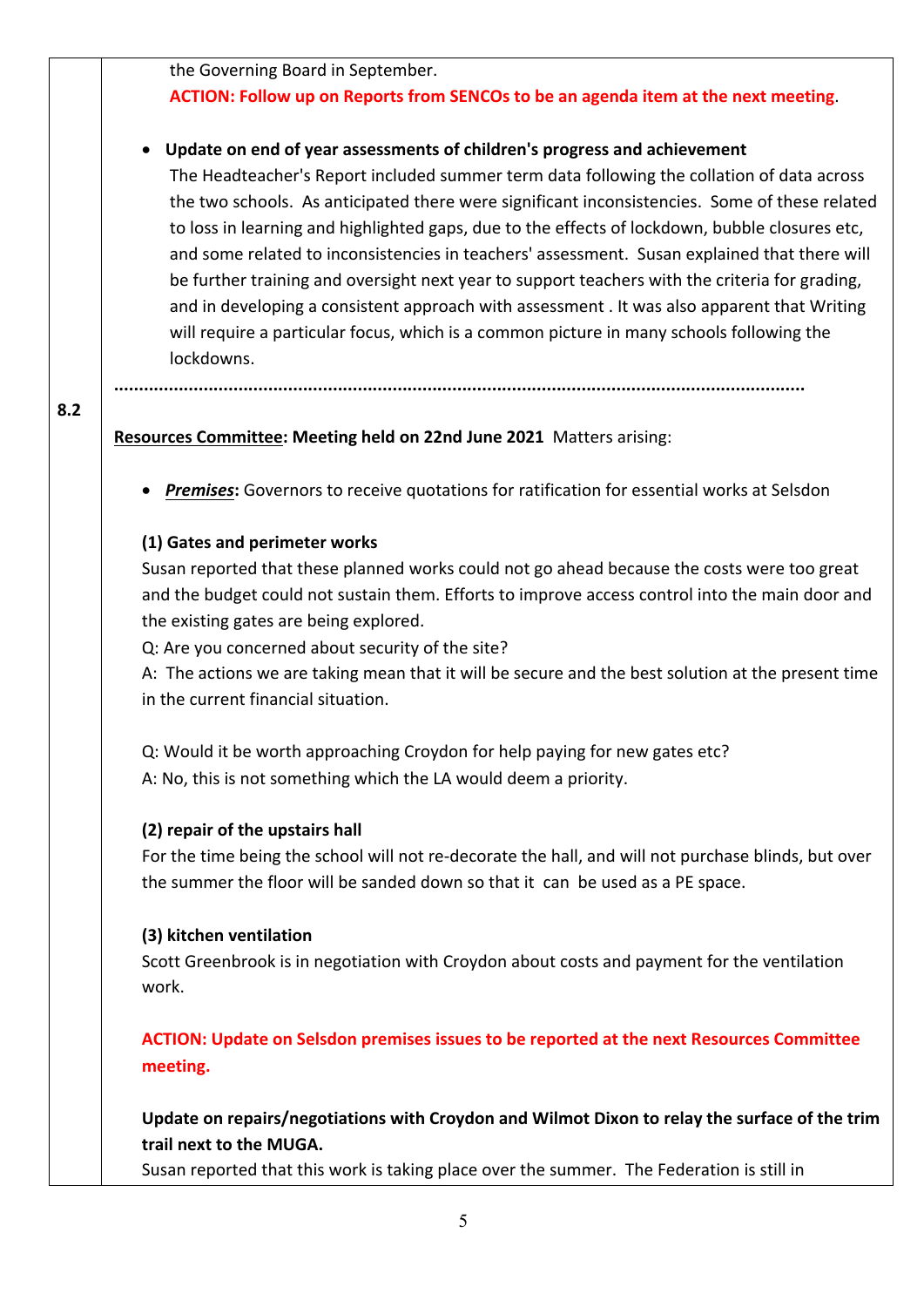negotiations as to who will foot the bill.

*Health and Safety***: To note that Alan had met with Scott to look at outstanding actions on the Fire safety Action Plan. This had subsequently been updated. This meeting to receive any updates on communications with Croydon on the issues which still require attention and input.**

Susan explained that the Plan had been updated and circulated. Most of the outstanding actions had now been completed or were in progress. It was agreed that there will be a further review at the next meeting of Resources Committee to check that all fire safety measures are now up to date.

**ACTION: Fire safety plan updates and completion of works to be reported at the next meeting of Resources Committee**.

• Update on any other health and safety issues. None at the present time

**Finance:** Governors to receive an overview of the current financial positions at both schools noting that Q1 was not available at the time of the Resources committee meeting.

To note that the Headteacher and Chair have been called to a meeting with the LA to discuss the deficit position at Heavers Farm. This meeting is currently being scheduled. **ACTION: Susan and Graham to report back to the Governing Board at the next meeting.**

# • *Personnel*

**To note that the Committee received an update on the numbers of staff leavers and the recruitments which had been made noting that there was a full complement of staff in place for September.**

**Nigel was contacting leavers to offer them the opportunity to complete an exit interview/questionnaire.**

**Update on working with staff to improve relationships/communication between staff and SLT.**

**To note the work which is being done to manage levels of staff sickness across the Federation.**

Governors noted all the above points as highlighted in the committee minutes. it was noted that with regard to management of staff sickness, there had been a great deal of improvement and the work undertaken to ensure that the Staff Sickness procedures were being followed robustly had been successful in reducing levels of non Covid related sickness.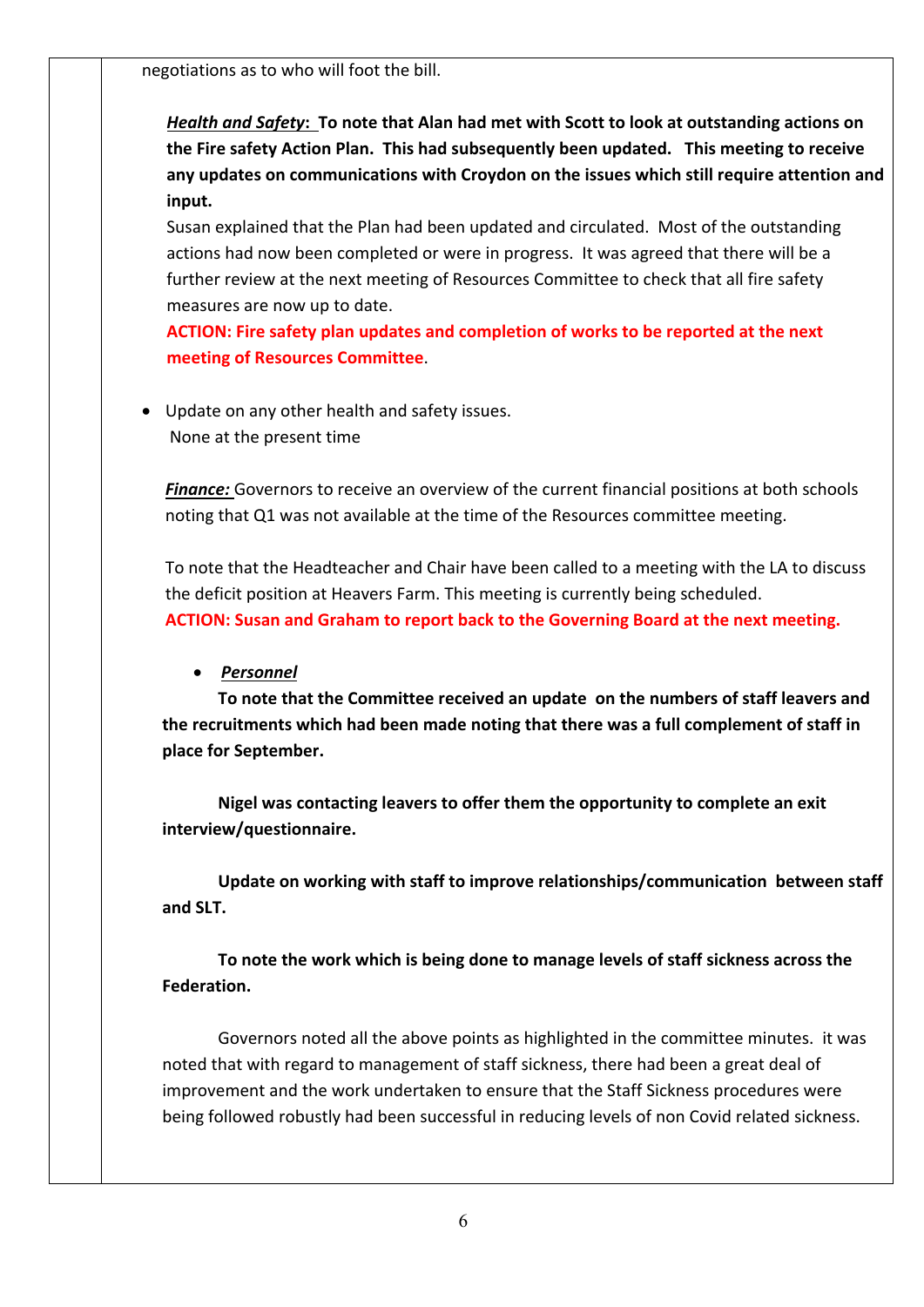| 9. | Safeguarding:                                                                                                                                                                                                                                                                                                                                                                                                                        |  |  |
|----|--------------------------------------------------------------------------------------------------------------------------------------------------------------------------------------------------------------------------------------------------------------------------------------------------------------------------------------------------------------------------------------------------------------------------------------|--|--|
|    | • Confirmation of checking of the Single Central Registers this term                                                                                                                                                                                                                                                                                                                                                                 |  |  |
|    | Update from Graham on Safeguarding meetings with Safeguarding leads at Selsdon and<br>$\bullet$                                                                                                                                                                                                                                                                                                                                      |  |  |
|    | <b>Heavers Farm.</b>                                                                                                                                                                                                                                                                                                                                                                                                                 |  |  |
|    | Governors were in receipt of a written report from Graham detailing his recent meetings with                                                                                                                                                                                                                                                                                                                                         |  |  |
|    | Marlon, who has taken over the Safeguarding Lead role at Selsdon, and with Rachel Evans<br>who is the Safeguarding lead at Heavers Farm.                                                                                                                                                                                                                                                                                             |  |  |
|    | The Federation is very keen that governors undertake Safeguarding training early next term.                                                                                                                                                                                                                                                                                                                                          |  |  |
|    | The recommended training is the online module provided through The Key, which also<br>involves a test on completion of the training.                                                                                                                                                                                                                                                                                                 |  |  |
|    | Marlon had reported that the majority of staff had completed Safeguarding training although<br>there was some lag with hard to reach groups such as cleaners.                                                                                                                                                                                                                                                                        |  |  |
|    | Graham had checked the SCR via Zoom, and identified a few small gaps. Graham said that he<br>would like to make a check in person early next term at both schools and would comply with<br>Covid protocol etc.                                                                                                                                                                                                                       |  |  |
|    | The LA had made a Safeguarding visit to Selsdon on 15th June. Susan said that the verbal<br>feedback she had received at the time of the visit had been mostly positive, and no issues had<br>been identified which matched an anonymous complaint which prompted the visit. Susan<br>gave governors a verbal feedback of the notes she had made at the time as follows:<br>$\triangleright$ Interviews with staff had been positive |  |  |
|    | $\triangleright$ The LA visitors had witnessed positive relationships between staff and children<br>$\triangleright$ Some temporary netting had fallen down. Susan identified this as a hazard and the                                                                                                                                                                                                                               |  |  |
|    | netting was removed.<br>$\triangleright$ The team had indicated that the school's Behaviour policy is working well in practice.<br>$\triangleright$ There had been a check on the end of day arrangements which were deemed to be<br>sound. There had been an issue with some Year 5 children chasing across the road at<br>the crossing. This had been followed up straight away.                                                   |  |  |
|    | $\triangleright$ There had been a check on Safer recruitment practices which were good<br>$\triangleright$ Two governor DBS checks were identified as being in need of renewal and were being<br>followed up.                                                                                                                                                                                                                        |  |  |
|    | $\triangleright$ It had been noted that the Safeguarding Policy on the Blog was not the up to date<br>version, due to administrative oversight, and this had been rectified straight away.                                                                                                                                                                                                                                           |  |  |
|    | $\triangleright$ The team had looked at how personnel files are organised.<br>$\triangleright$ There had been discussion about how parental complaints are dealt with, noting the<br>high numbers of complaints received.                                                                                                                                                                                                            |  |  |
|    | Susan had been told that a written report would follow, but to date she had not received this.<br>Governors agreed that it was important for them to have sight of the LA's report of visit and                                                                                                                                                                                                                                      |  |  |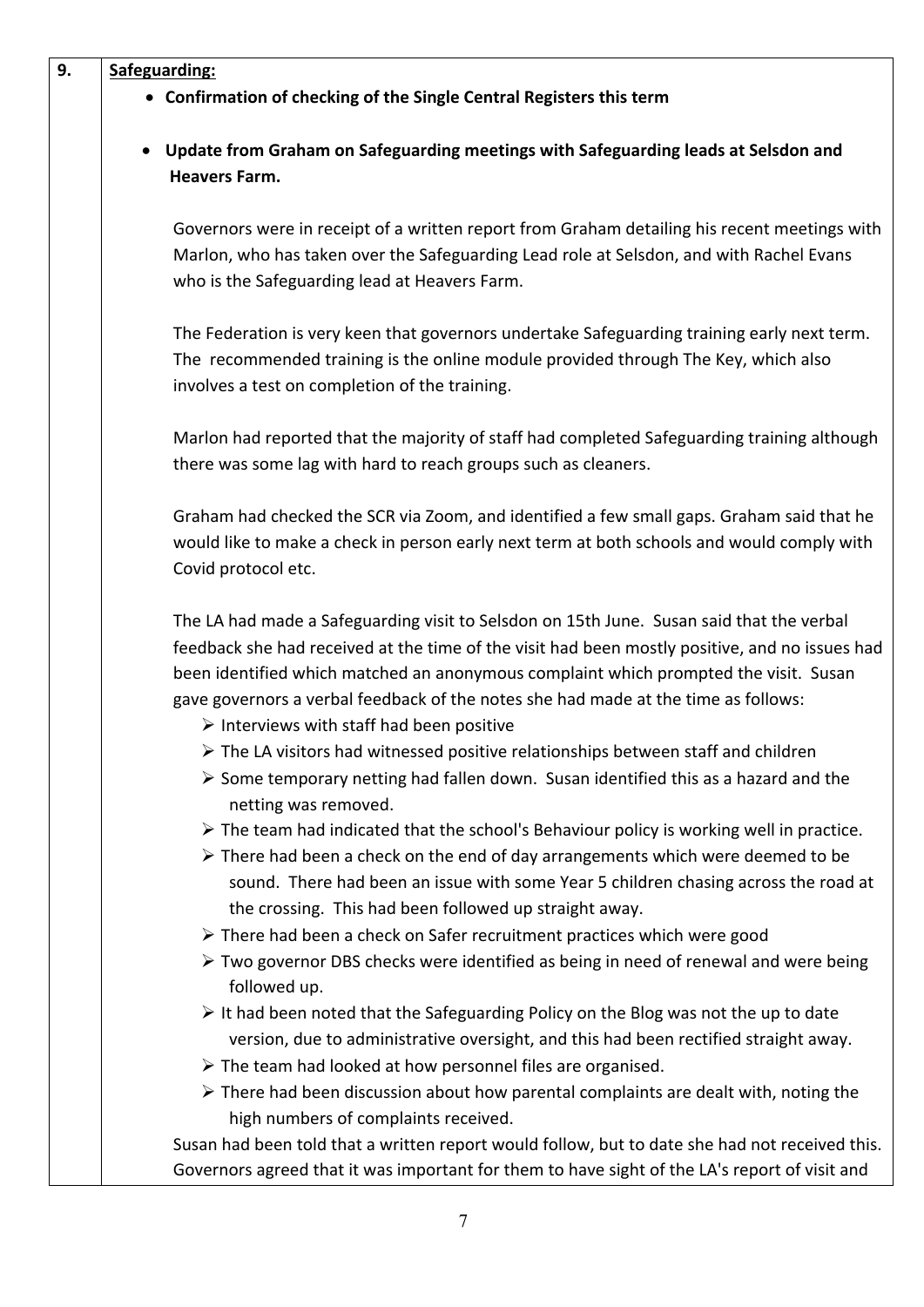|                                                                                                     | requested that this is chased up.                                                                       |  |  |  |
|-----------------------------------------------------------------------------------------------------|---------------------------------------------------------------------------------------------------------|--|--|--|
|                                                                                                     | ACTION: Susan to contact the LA following the Safeguarding visit to request the written                 |  |  |  |
|                                                                                                     | report of the visit, and this to be forwarded to governors at the earliest opportunity.                 |  |  |  |
|                                                                                                     | Update at the next meeting.                                                                             |  |  |  |
|                                                                                                     |                                                                                                         |  |  |  |
| 10.                                                                                                 | <b>Policy Review:</b>                                                                                   |  |  |  |
|                                                                                                     | <b>Complaints Procedure.</b>                                                                            |  |  |  |
|                                                                                                     |                                                                                                         |  |  |  |
|                                                                                                     | Governors to consider the following points for amendment:                                               |  |  |  |
|                                                                                                     | 1) If a complaint is raised at stage 2 the ExHT can ask the parent for a meeting to explore the issues. |  |  |  |
|                                                                                                     | Proposal to give the parent the same right to ask for a meeting                                         |  |  |  |
|                                                                                                     |                                                                                                         |  |  |  |
|                                                                                                     | 2) There are a small number of complaints that are time critical Proposal to amend the 20 day time      |  |  |  |
|                                                                                                     | scale in stage 2 so that, in time-critical situations, the Chair of Governors can ask for a response    |  |  |  |
|                                                                                                     | quicker than 20 days.                                                                                   |  |  |  |
|                                                                                                     |                                                                                                         |  |  |  |
|                                                                                                     | The Governing Board ratified the suggested amendments.                                                  |  |  |  |
|                                                                                                     |                                                                                                         |  |  |  |
|                                                                                                     | <b>ACTION: Complaint Policy to be updated and uploaded on the schools' websites</b>                     |  |  |  |
|                                                                                                     |                                                                                                         |  |  |  |
| 11.                                                                                                 | <b>Headteacher's Report</b>                                                                             |  |  |  |
|                                                                                                     | Governors were in receipt of a detailed report which had been circulated in advance of the meeting.     |  |  |  |
|                                                                                                     |                                                                                                         |  |  |  |
|                                                                                                     | Governors were invited to ask any questions:                                                            |  |  |  |
|                                                                                                     | <b>Staffing:</b>                                                                                        |  |  |  |
|                                                                                                     |                                                                                                         |  |  |  |
|                                                                                                     | Q: Is the Federation fully staffed for September?                                                       |  |  |  |
|                                                                                                     | A: Yes                                                                                                  |  |  |  |
|                                                                                                     |                                                                                                         |  |  |  |
|                                                                                                     | Staff sickness: As previously noted the level of staff absence had dropped dramatically over the last 3 |  |  |  |
|                                                                                                     | terms. At Selsdon there were now 7 open cases, reduced from 17. At Heavers Farm there were 10           |  |  |  |
|                                                                                                     | open cases. The Chair said that he was very grateful to all governors who put themselves forward to     |  |  |  |
|                                                                                                     | sit on panels.                                                                                          |  |  |  |
|                                                                                                     | It was noted that there were some members of staff who had been severely impacted by Covid, with        |  |  |  |
|                                                                                                     | two staff at Heavers Farm suffering Long Covid.                                                         |  |  |  |
|                                                                                                     |                                                                                                         |  |  |  |
| Exclusions: Governors noted that at Selsdon there had been 4 fixed term exclusions for 8 days, with |                                                                                                         |  |  |  |
|                                                                                                     | some incidents of stone throwing.                                                                       |  |  |  |
|                                                                                                     | At Heavers Farm there had been 3 fixed term exclusions for 8.5 days. Since the exclusion there have     |  |  |  |
|                                                                                                     | been no further incidents and the children involved were not repeat offenders.                          |  |  |  |
|                                                                                                     |                                                                                                         |  |  |  |
|                                                                                                     | Health and Safety: The accidents reported were minor.                                                   |  |  |  |
|                                                                                                     |                                                                                                         |  |  |  |
|                                                                                                     | <b>Child Protection:</b> It was noted that there has been an increase in reporting on CPOMs. Additional |  |  |  |
|                                                                                                     | training with support staff took place and this has led to a rise in reporting and comments.            |  |  |  |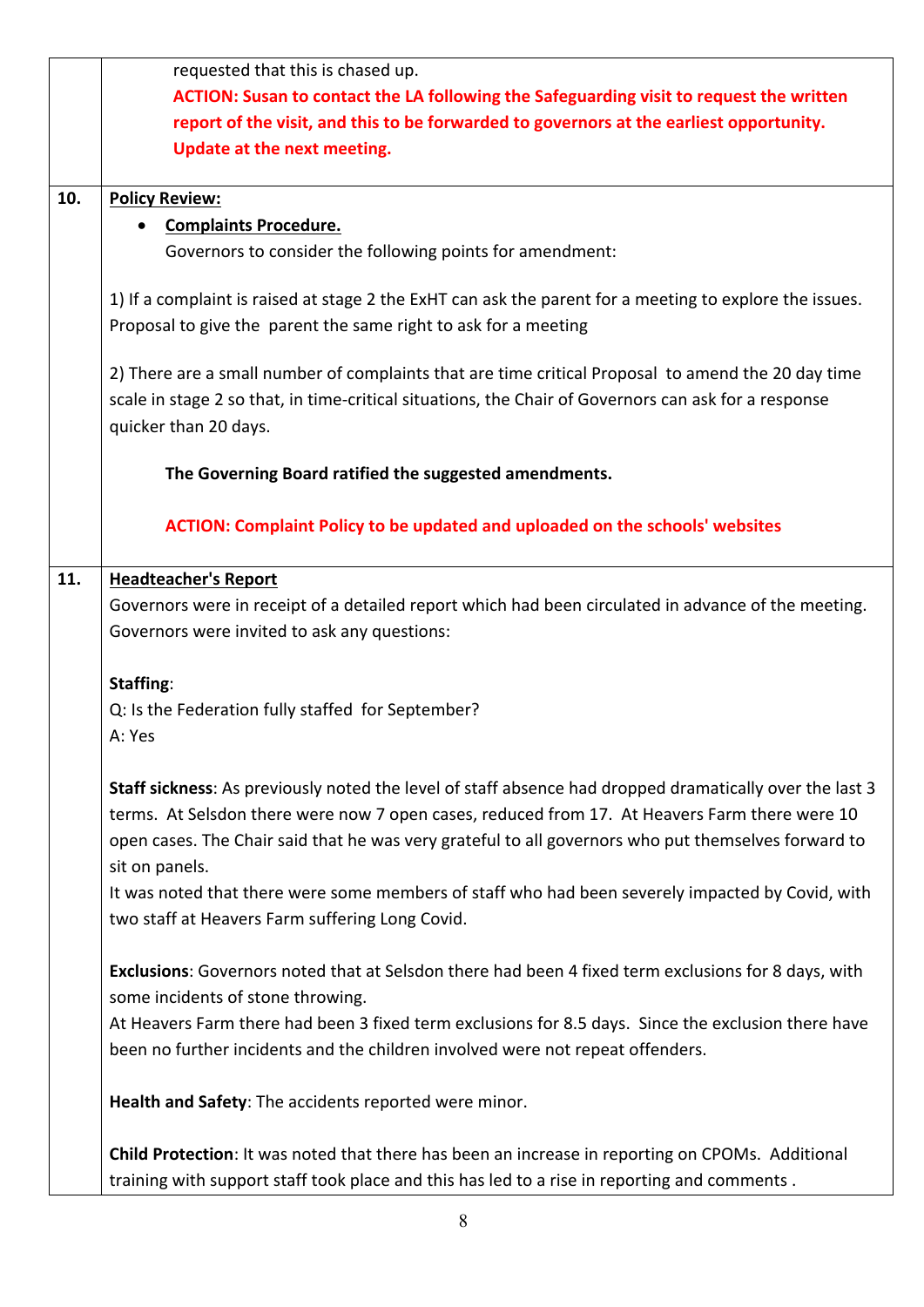|                                                                                                            | Pupil Numbers: As previously noted, the LA has supported the Federation to reduce numbers of                |  |  |
|------------------------------------------------------------------------------------------------------------|-------------------------------------------------------------------------------------------------------------|--|--|
|                                                                                                            | classes where not sustainable.                                                                              |  |  |
|                                                                                                            | It is important to try and maximise intake to fill the classes available, and next year the Federation will |  |  |
|                                                                                                            | be looking to do more promotion including through social media.                                             |  |  |
|                                                                                                            | Racism/homophobic incidents: The reported incidents were noted and governors commented that it              |  |  |
|                                                                                                            | was helpful to have an outline of the type of incidents which had occurred. During discussion it was        |  |  |
|                                                                                                            | explained that situations often occur whereby children are repeating language they have heard               |  |  |
| outside school/around them.                                                                                |                                                                                                             |  |  |
| <b>Complaints:</b> Outlined details of complaints dealt with this term were noted. Susan explained that in |                                                                                                             |  |  |
|                                                                                                            | some cases it had been surprising and disappointing that issues which had been resolved by the              |  |  |
|                                                                                                            | school came to light again a few months down the line as it transpired that parents had contacted           |  |  |
|                                                                                                            | Ofsted/DfE/Local Authority at the time the issue was being investigated by the school.                      |  |  |
| 12.                                                                                                        | Meeting Planner for next year: Governors to formally ratify the proposed schedule of meeting dates          |  |  |
|                                                                                                            | for next year                                                                                               |  |  |
|                                                                                                            | The dates for next year were approved, and listed below.                                                    |  |  |
| 13.                                                                                                        | <b>Chair's Items/correspondence</b>                                                                         |  |  |
|                                                                                                            | The Chair asked governors to note that a 6 day court case was pending involving a case relating to          |  |  |
|                                                                                                            | complaints about the Proud to be Me event at Heavers Farm in 2018. A press release had been issued          |  |  |
|                                                                                                            | by the complainant and Susan had already had some enquiries from the press which will not be                |  |  |
| responded to. The Chair requested that should governors be approached by the press they should             |                                                                                                             |  |  |
|                                                                                                            | not make any comment as the matter is in the hands of the court.                                            |  |  |
|                                                                                                            | The Chair reminded governors that should they wish to put forward nominations for the position of           |  |  |
|                                                                                                            | Chair of Governors from September they would need to ensure that they submit their nominations at           |  |  |
|                                                                                                            | least two weeks in advance of the GB meeting, as per the requirements of the Standing Orders.               |  |  |
|                                                                                                            | Governors present said that they would like to nominate Graham for the position of Chair for next           |  |  |
|                                                                                                            | year, which was formally seconded. Graham said that he would be willing to take on the role again for       |  |  |
|                                                                                                            | a further year, but also encouraged anyone else who may wish to consider taking on the role, to also        |  |  |
|                                                                                                            | put themselves forward for election.                                                                        |  |  |
|                                                                                                            | It was noted that tonight's meeting was the last for Nina Ballo who was leaving the school at the end       |  |  |
|                                                                                                            | of this term. Governors thanked Nina for serving as a Staff Governor and for her valued insights and        |  |  |
|                                                                                                            | contributions, and extended their best wishes for her future career.                                        |  |  |
| 14.                                                                                                        | <b>Governors' Training</b>                                                                                  |  |  |
|                                                                                                            | Nothing to report at the current meeting                                                                    |  |  |
|                                                                                                            |                                                                                                             |  |  |

٦